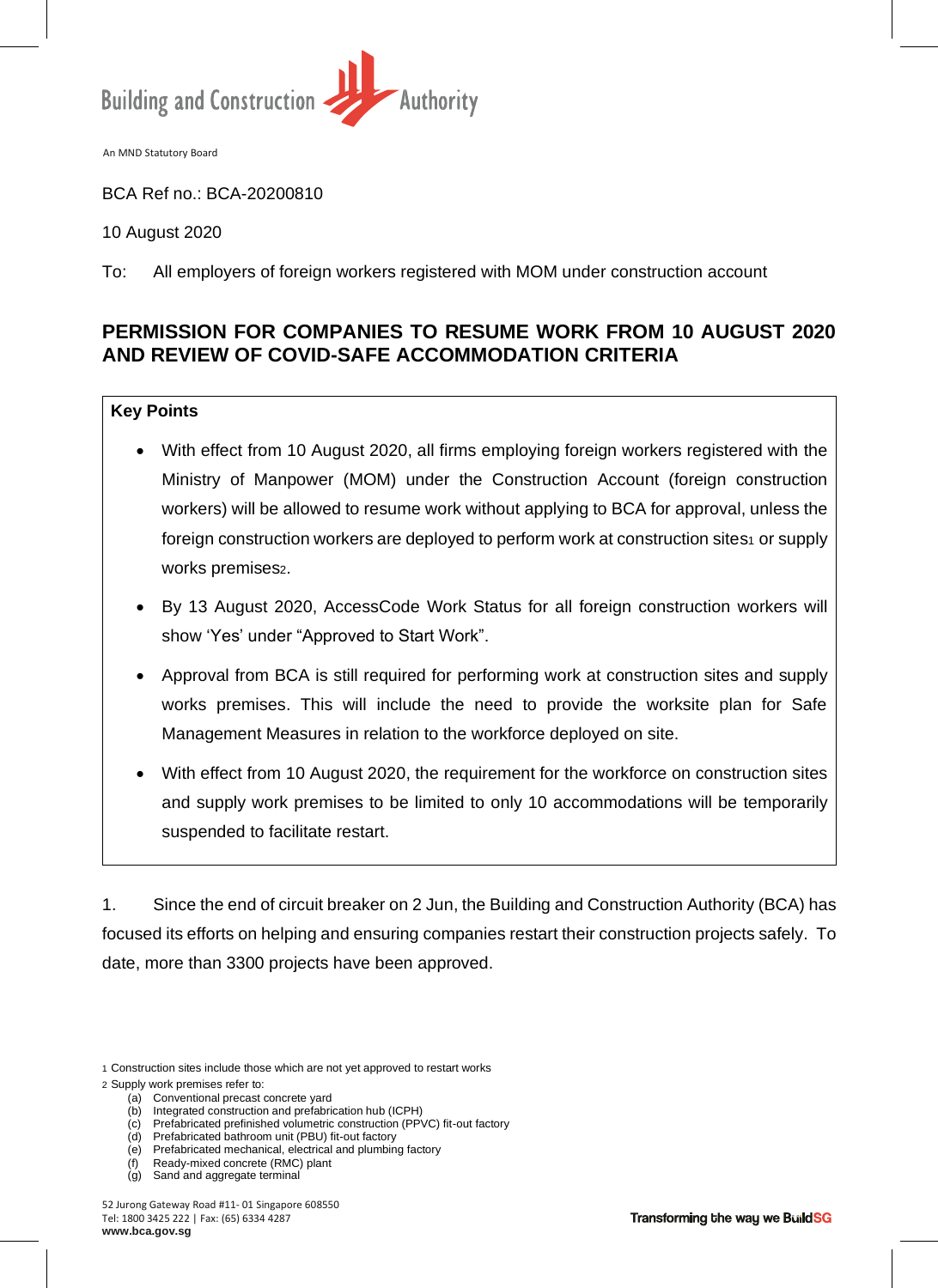

### **Permission to Resume Work from 10 August 2020 Without Application to BCA**

2. With almost all dormitories cleared of COVID-19 infections by the Inter-Agency Task Force (ITF), BCA, with effect from 10 August 2020, will allow all firms employing foreign construction workers to resume work without applying to BCA (refer to Attachment A for the permission). Access to specific construction sites or supply works premises will still require approval, to be applied for by Main Contractors. Firms are reminded to ensure that the conditions of the permission are adhered to. Otherwise, the permission may be terminated and enforcement action may be taken.

#### **AccessCode Work Status for Foreign Construction Workers**

3. As a result, by 13 August 20203, the AccessCode work status for all foreign construction workers will display 'Yes' under the "Approved to Start Work" category. This means that foreign construction workers who have also met all other conditions - including being cleared of COVID-19, are not on stay-home notice, installed TraceTogether app and are occupying a cleared residence – will be allowed to leave their residences to work. Employers can check such details of their foreign construction workers' AccessCode status in the [Safe@Work](https://www.mom.gov.sg/eservices/services/safe-work) eService4.

# **BCA's Approval is Still Required for Performance of Work at Construction Sites and Supply Works Premises**

4. Main Contractors must still apply for specific approval of the workforce performing work at construction sites and supply works premises. This is because construction sites and supply works premises typically involve a large number of workers, giving rise to risks of COVID-19 transmission. To minimize such risks at construction sites and supply works premises, Main Contractors must set out plans in their applications to BCA to implement safe management measures for all subcontractors and the subcontractors' workers on site.

• To restart/start a construction project or supply works, Main Contractors can apply for approval via <https://go.gov.sg/bca-construction-supply> for all workforce deployed (including subcontractors' workforce).

<sup>3</sup> If your foreign construction workers' "Approved to Start Work" category is not reflected as "Yes" after 13 August, please write to us with the workers' details via email [BCA\\_SafeWorkForce@bca.gov.sg.](mailto:BCA_SafeWorkForce@bca.gov.sg)

4 Please refer to th[e Safe@Work eService onboarding guide](https://www.mom.gov.sg/-/media/mom/documents/safety-health/user-guides/safe-work/user-guide-safe-work.pdf) for more information.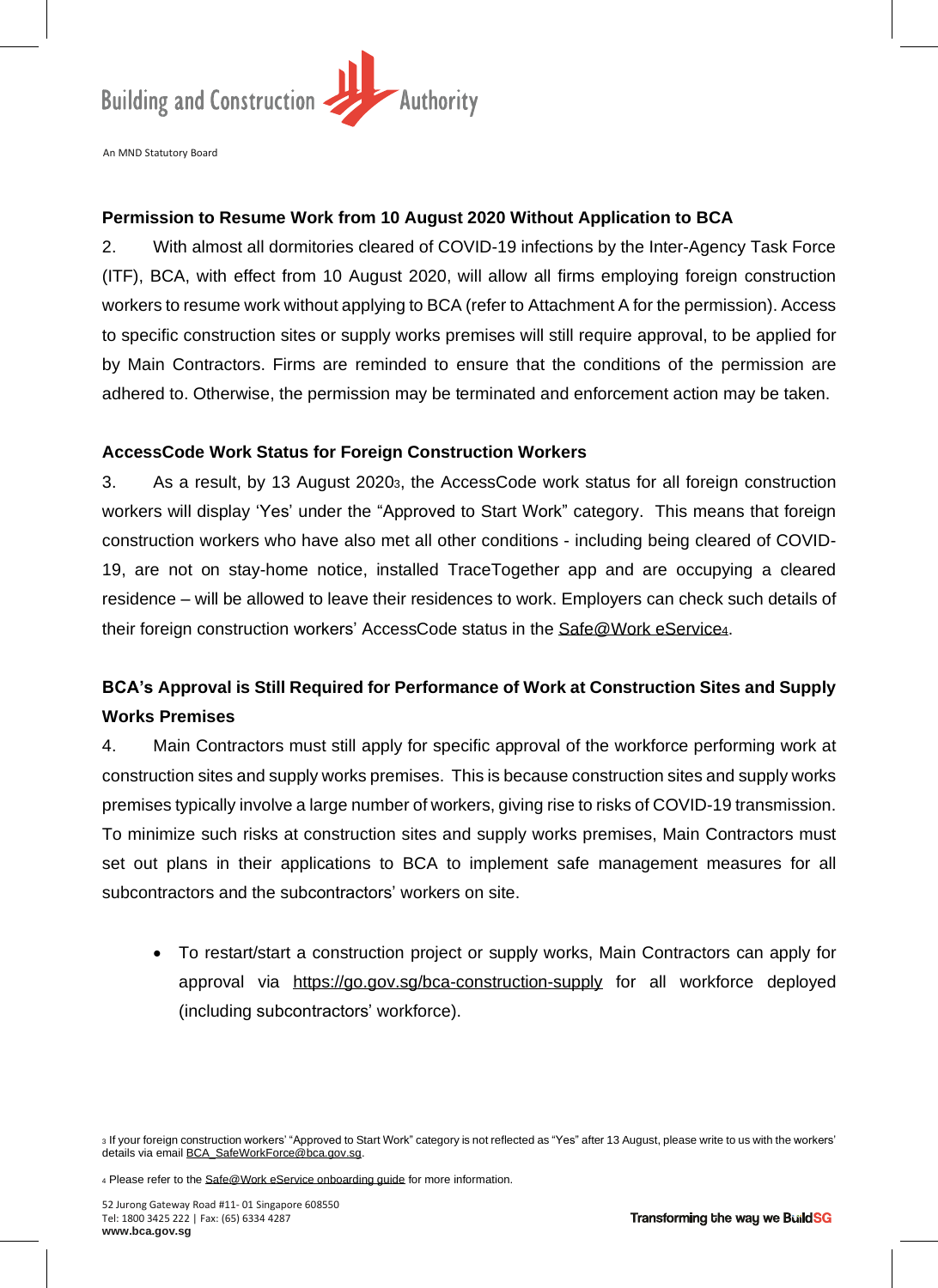

• To resume/start site activitiess at construction sites where construction works have not restarted, firms can apply to BCA via <https://go.gov.sg/bca-essential-site-activities> if foreign construction workers will be deployed.

### **Review of COVID-Safe Accommodation Criteria**

5. Under the current COVID-Safe Accommodation criteria, BCA requires Main Contractors to house foreign workers (including their sub-contractors' foreign workers) working at a construction site or supply works premise in no more than 10 accommodations (10-accommodation restriction). This is to limit the cross-mixing risk arising from foreign workers living in different accommodations across projects.

6. In view that almost all dormitories are cleared of COVID-19 infection, *BCA, with immediate effect, will temporarily suspend the 10-accommodation restriction to facilitate restart*. During this time, employers should work towards housing their foreign workers together by project, but minimally by employer (preferably by the project sites they are deployed at).

7. Employers are to continue to work closely with the accommodation operators to ensure safe living measures are practised at their workers' accommodations. As more foreign workers are deployed to work, Main Contractors and premise owners must enforce strict segregation of workers, and ensure workers residing in different accommodations or performing different activities do not intermingle on site. MOM and BCA will be stepping up our inspections. Appropriate enforcement action, including issuance of stop work orders, will be taken against parties who do not comply with the safe management measures.

8. We wish to remind all industry stakeholders to remain vigilant, as we take steady steps towards restarting work in a *new normal*. Employers' responsibility remains key for us to achieve a new COVID-19 normal where we can resume most activities and events safely.

9. If you need further clarifications, please send your queries through BCA [Feedback](http://www.bca.gov.sg/feedbackform/) Form. For latest updates from BCA, please visit BCA's [COVID-19](http://www.bca.gov.sg/COVID-19) webpage or subscribe to [BCA](file:///C:/Users/bca_eeleng/AppData/Local/Microsoft/Windows/INetCache/Content.Outlook/8NWCDXU4/t.me/BCASingapore) [Telegram](file:///C:/Users/bca_eeleng/AppData/Local/Microsoft/Windows/INetCache/Content.Outlook/8NWCDXU4/t.me/BCASingapore) channel. We wish you and your business all the best for a successful and safe restart.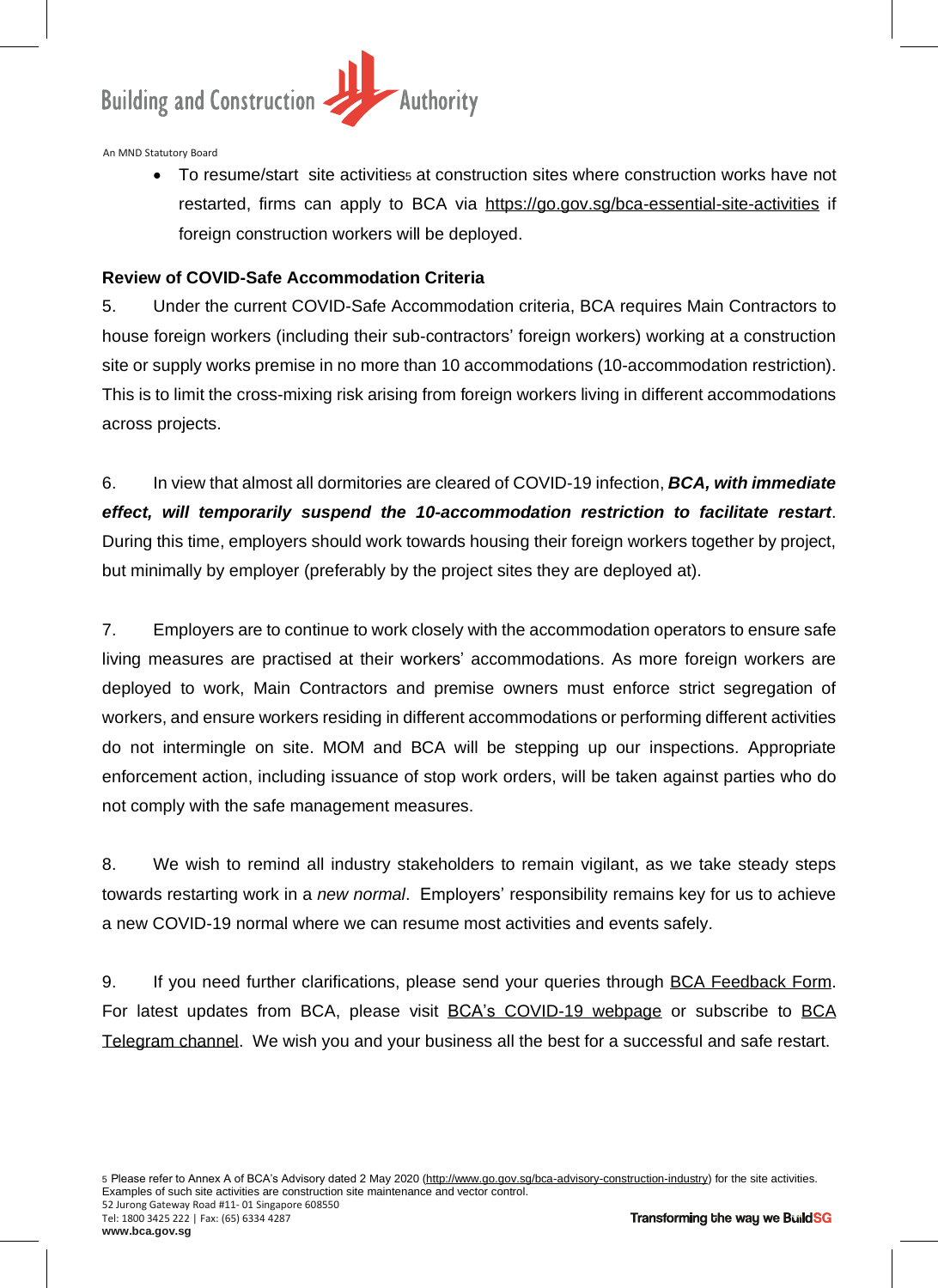

An MND Statutory Board Yours faithfully

ER. CHEW KEAT CHUAN COMMISSIONER OF BUILDING CONTROL BUILDING AND CONSTRUCTION AUTHORITY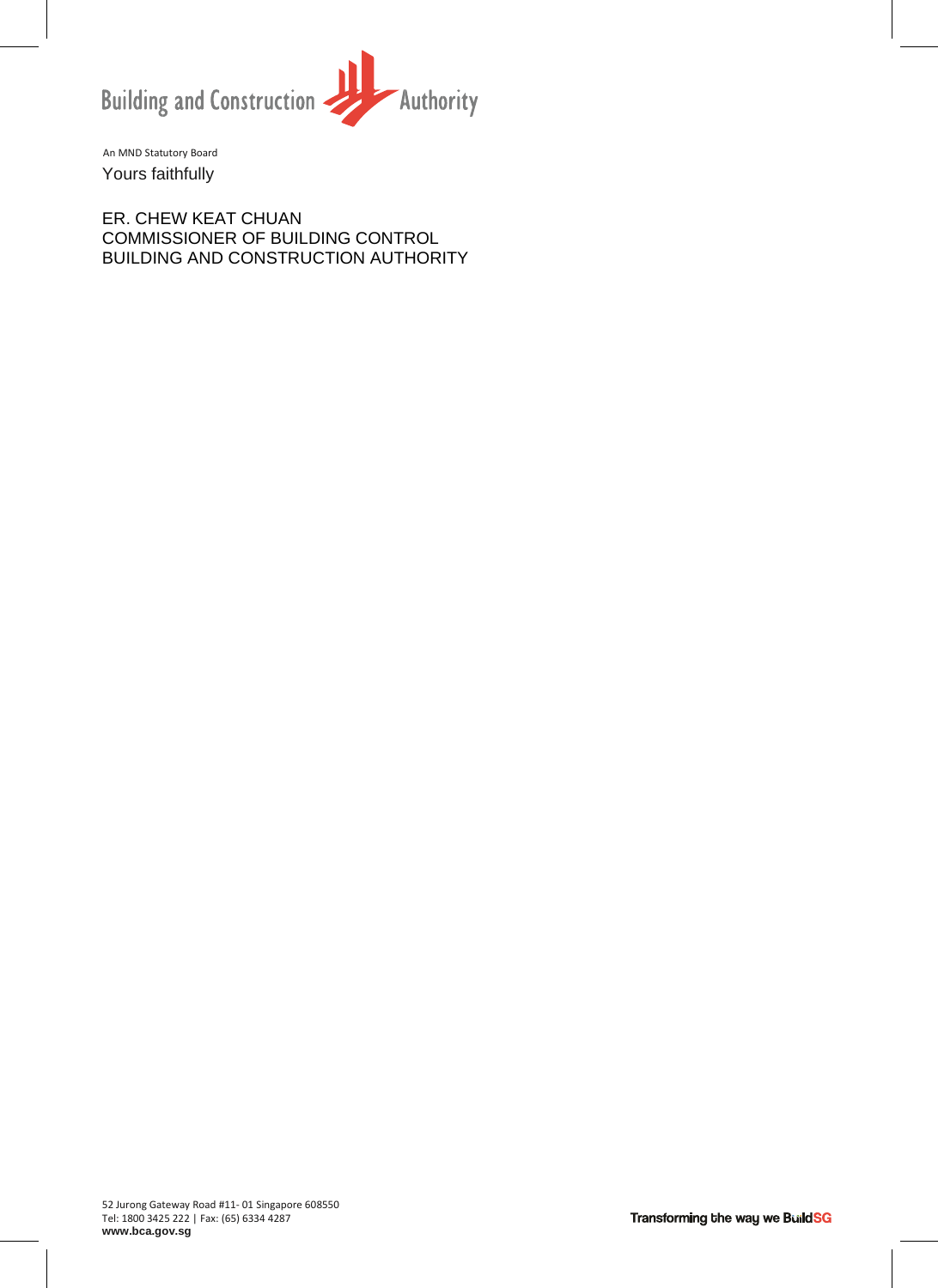

### **Attachment A – PERMISSION TO RESUME WORK BY FIRMS WITH FOREIGN WORKERS REGISTERED WITH MOM UNDER CONSTRUCTION ACCOUNT (EXCLUDING WORK AT CONSTRUCTION SITES AND SUPPLY WORKS PREMISES)**

#### Ref no.: BCA-20200810

All firms with foreign workers registered with Ministry of Manpower (MOM) under the Construction Account ("Workers") are hereby **PERMITTED** to resume work with effect from 10 August 2020, subject to the conditions in the Annex. Access to specific construction sites or supply works premises will still require approval, to be applied for by Main Contractors.

In addition, the AccessCode for your Workers will show 'Yes', under the Approved to Start Work category by 13 August 2020.

The Ministry of Trade & Industry, in consultation with the Building and Construction Authority, may, at any time, withdraw this permission, should you fail to comply with the conditions listed in the Annex.

For any queries, please send to [BCA Feedback form.](http://www.bca.gov.sg/feedbackform/)

Regards,

Ministry of Trade & Industry in consultation with Building and Construction Authority

### **Annex – Conditions of Permission**

- 1. You shall comply with all relevant laws including the COVID-19 (TEMPORARY MEASURES) ACT 2020 (ACT 14 OF 2020) and COVID-19 (TEMPORARY MEASURES) (CONTROL ORDER) REGULATIONS 2020 when performing works. You may refer to the Act and Regulations from the following link:<https://sso.agc.gov.sg/SL/COVID19TMA2020-S254-2020?DocDate=20200504>
- 2. You may deploy workers to work only if the workers have AccessCode "Green" status.
- 3. You must take steps to ensure that your foreign workers registered under the Construction Account with Ministry of Manpower periodically undergo swab tests for timely detection of COVID-19, unless they are working full-time within company corporate office premises. Workers who fail to fulfil the regular swab test requirement will not be allowed to return to work. For further details, please see the additional notes below in respect of swab test arrangements.
- 4. If you intend to carry out any works at construction sites (including site activities for construction projects not yet restarted) or supply works premises, you are required to submit an application to BCA to restart such works. If you are a sub-contractor restarting works at a construction site or supply works premise, please provide the details of your workers involved in the relevant works to the main contractor of the construction project /owners of the supply works premises for them include in the application to BCA for the necessary approval to restart such works, before the workers may be deployed to perform the relevant works.
- 5. You must ensure your foreign workers registered under the Construction Account with Ministry of Manpower attend the COVID-Safe Training for Workers and pass the relevant assessment within four (4) weeks from the date that the workers resume work.
- 6. You are required to declare your manpower details using the "Permissions and Manpower Declaration" link at [https://covid.gobusiness.gov.sg.](https://covid.gobusiness.gov.sg/) The details that you are required to provide are: